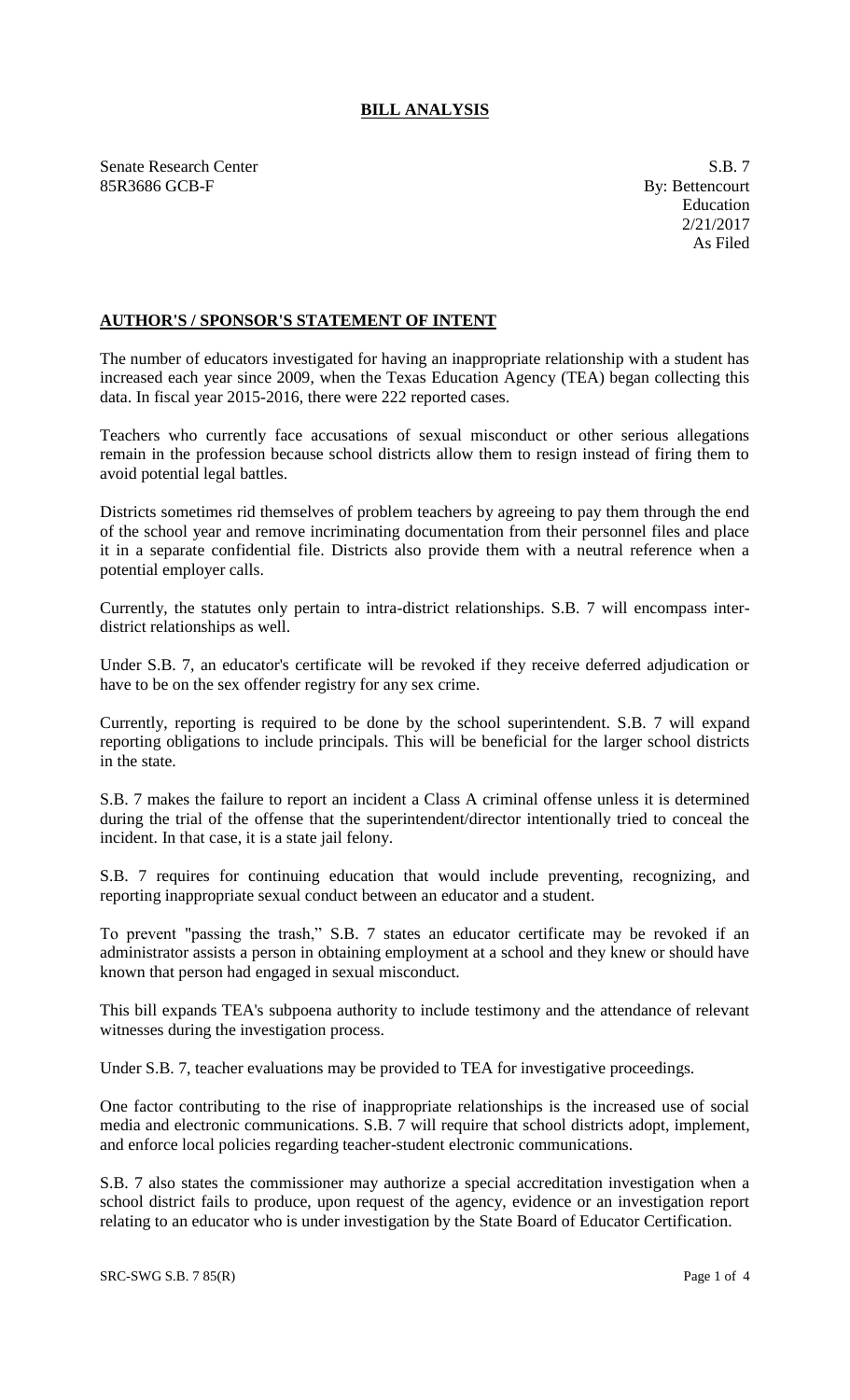As proposed, S.B. 7 amends current law relating to improper relationships between educators and students, creates a criminal offense, and expands the applicability of an existing offense.

## **RULEMAKING AUTHORITY**

This bill does not expressly grant any additional rulemaking authority to a state officer, institution, or agency.

## **SECTION BY SECTION ANALYSIS**

SECTION 1. Amends Section 21.12(a), Penal Code, to redefine an offense committed by an employee of a public or private primary or secondary school.

SECTION 2. Amends Article 42.018(a), Code of Criminal Procedure, as follows:

(a) Provides that this article applies only to conviction or deferred adjudication granted on the basis of an offense under Title 5 (Offenses Against the Person), Penal Code, if the victim of the offense is under 18 years of age or to an offense on conviction of which a defendant is required to register as a sex offender under Chapter 62 (Sex Offender Registration Program), rather than this article applies only to conviction or deferred adjudication granted on the basis of: an offense under Title 5, Penal Code; or an offense on conviction of which a defendant is required to register as a sex offender under Chapter 62; and if the victim of the offense is under 18 years of age.

SECTION 3. Amends Section 21.006, Education Code, by amending Subsections (b), (b-1), and (c) and adding Subsections (b-2) and (i), as follows:

(b) Requires the superintendent or director of a school district, open enrollment charter school, regional education service center, or shared services arrangement to notify the State Board for Educator Certification (SBEC) if an educator's employment was terminated and there is evidence that the educator committed certain violations, rather than the educator's employment was terminated based on evidence that the educator committed certain violations.

(b-1) Requires a superintendent or director of a school district or open-enrollment charter school to complete an investigation of an educator that involves, rather than is based on, evidence that the educator may have engaged in misconduct.

(b-2) Requires the principal of a school district or open-enrollment charter school campus to notify the superintendent or director of the district or school not later than the seventh day after the date the principal knew or should have known about an educator's criminal record or a termination of employment or resignation following an alleged incident of misconduct.

(c) Requires the superintendent or director to notify SBEC by filing a report with SBEC not later than the seventh day after the date the superintendent or director knew or should have known about an educator's, rather than an employee's, criminal record or a termination of employment or resignation following an alleged incident of misconduct.

(i) Provides that a superintendent or director required to file a report under Subsection (c) commits an offense if the superintendent or director knowingly fails to file the report by the required date. Provides that a principal required to notify a superintendent or director about an educator's criminal record or alleged incident of misconduct commits an offense if the principal knowingly fails to provide the notice by the required date. Establishes that an offense under this subsection is a Class A misdemeanor, except that the offense is a state jail felony if it is shown on the trial of the offense that the superintendent, director, or principal intended to conceal an educator's criminal record or alleged incident of misconduct.

SECTION 4. Amends Sections 21.054(d) and (e), Education Code, as follows:

SRC-SWG S.B. 7 85(R) Page 2 of 4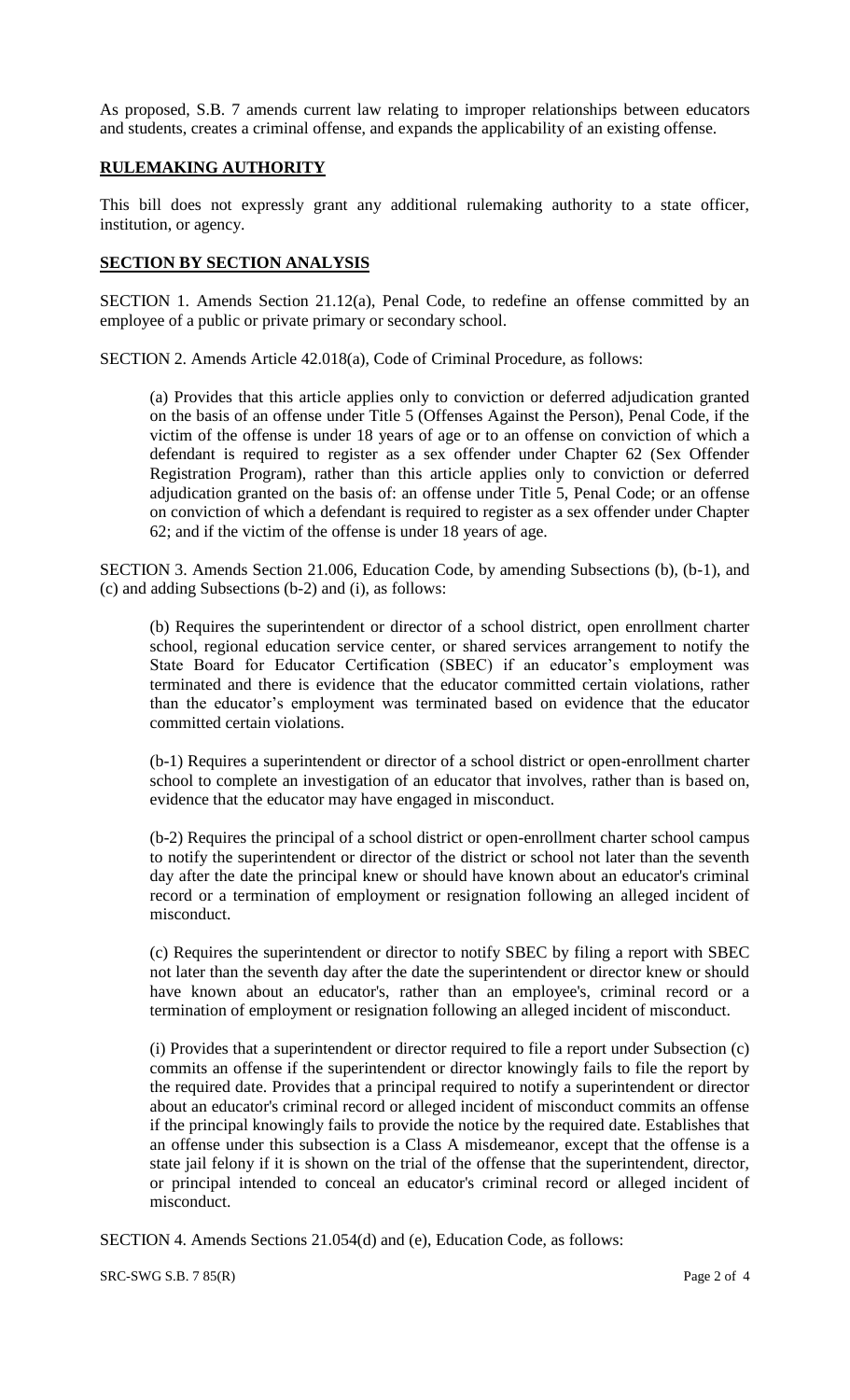(d) Requires the continuing education requirements for a classroom teacher to include instruction regarding, among certain other topics, understanding appropriate relationships, boundaries, and communications between educators and students.

(e) Requires the continuing education requirements for a principal to include instruction regarding, among certain other topics, preventing, recognizing, and reporting any sexual conduct between an educator and student that is prohibited under Section 21.12 (Improper Relationship Between Educator and Student), Penal Code, or for which reporting is required under Section 21.006 (Requirement to Report Misconduct).

SECTION 5. Amends Section 21.058(a), Education Code, as follows:

(a) Provides that certain procedures apply only to a person who is registered as a sex offender under Chapter 62, Code of Criminal Procedure, or convicted of a felony offense under Title 5, Penal Code, committed against a victim younger than 18 years of age. Deletes existing text providing that certain procedures apply only to conviction of a felony offense under Title 5, Penal Code, or an offense on conviction of which a defendant is required to register as a sex offender under Chapter 62, Code of Criminal Procedure; and if the victim of the offense is under 18 years of age.

SECTION 6. Amends Subchapter B, Chapter 21, Education Code, by adding Section 21.0581, as follows:

Sec. 21.0581. REVOCATION FOR ASSISTING PERSON WHO ENGAGED IN SEXUAL MISCONDUCT OBTAIN EMPLOYMENT. (a) Authorizes SBEC to suspend or revoke a certificate held by a person under this subchapter, impose other sanctions against the person, or refuse to issue a certificate to the person if the person assists another person in obtaining employment at a school district or open-enrollment charter school, other than by the routine transmission of administrative and personnel files; and the person knew or should have known that the other person previously engaged in sexual misconduct with a minor or student in violation of the law.

(b) Authorizes SBEC to require a school district to revoke or decline to issue a school district teaching permit under Section 21.055 (School District Teaching Permit) issued to or requested by a person subject to SBEC action.

SECTION 7. Amends Section 21.062(a), Education Code, to include the attendance of a relevant witness, among certain items the commissioner of education (commissioner) or a person designated by the commissioner is authorized to compel by subpoena during an investigation of an educator for an alleged incident of misconduct.

SECTION 8. Amends Section 21.355, Education Code, by amending Subsection (a) and adding Subsections (d) and (e), as follows:

(a) Provides that a document evaluating the performance of a teacher or administrator is confidential and is not subject to disclosure under Chapter 552 (Public Information), Government Code.

(d) Authorizes a school district or open-enrollment charter school to give the Texas Education Agency (TEA) a document evaluating the performance of a teacher or administrator employed by the district or school.

(e) Authorizes a document provided to TEA, notwithstanding Subsection (a) and except as otherwise provided by a court order prohibiting disclosure, to be used in a disciplinary proceeding against a teacher or administrator based on a submitted report concerning an alleged incident of misconduct.

SECTION 9. Amends Subchapter A, Chapter 38, Education Code, by adding Section 38.027, as follows:

 $SRC-SWG S.B. 7 85(R)$  Page 3 of 4